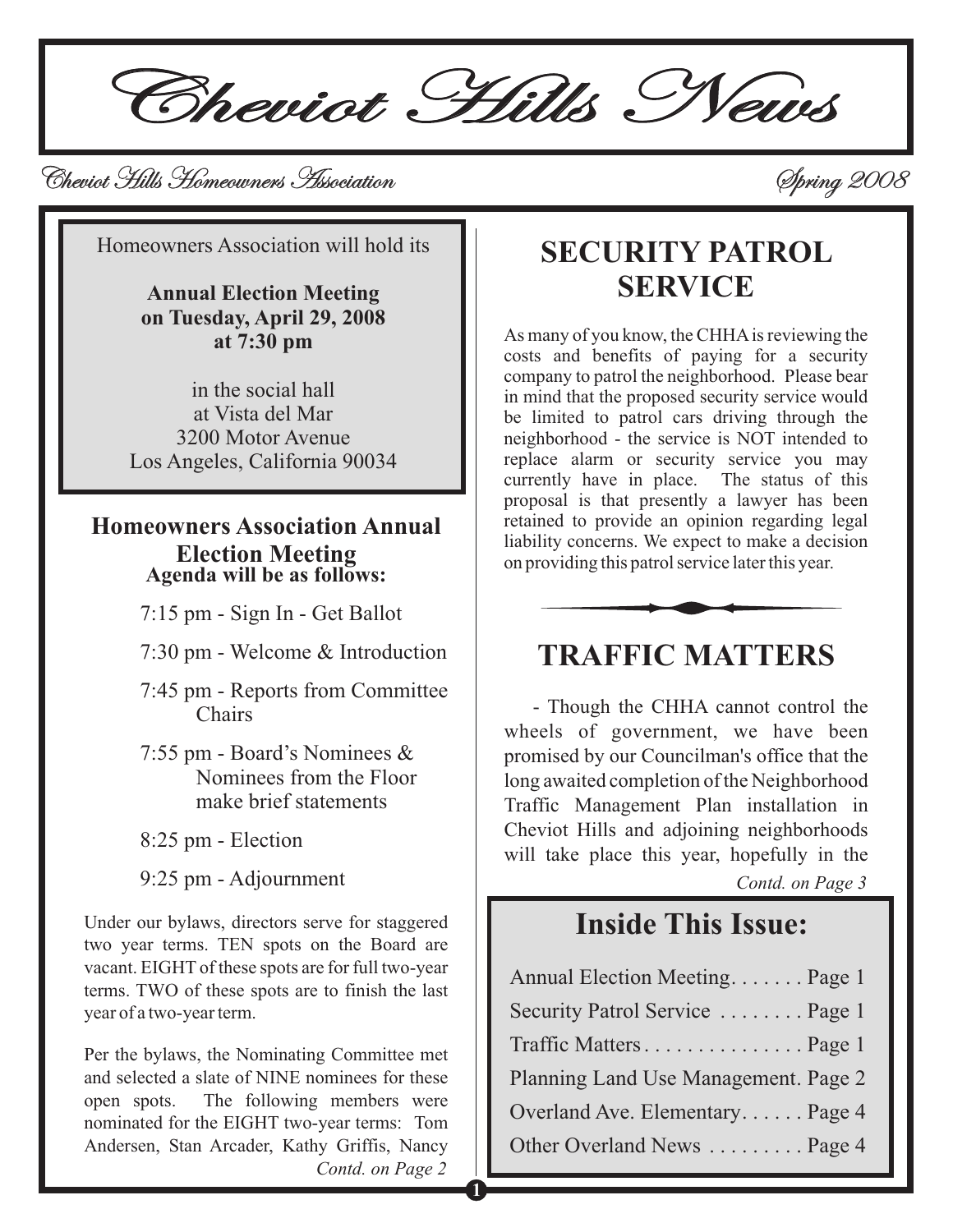# **Planning Land Use Mangagement Committee (PLUM ) Sends proposed Baseline Mansionization Ordinance to City Council.**

On January 8, the Planning Land Use Mangagement Committee (PLUM ) voted to send the proposed Baseline Mansionization Ordinance to the full City Council.

After many months of public scrutiny and debate, the proposed Baseline Mansionization Ordinance was calendared for a vote by the Committee. Our Councilperson, Jack Weiss, although previously acknowledged that the vast majority of his constituents (including your Homeowners Association) were in favor of the proposal, continued to question what he characterized as it's "One Size Fits All" concept. He acknowledged that the Proposed Ordinance addresses the concerns of most homeowners in the City, but cautioned that it might have an adverse effect on the interests of the very rich and the very poor. Chairman Ed Reyes answered Mr. Weiss, saying that it is not "One Size Fits All", pointing out that it provides a "Baseline" and that Councilperson Weiss' numerous points had been adequately addressed by Staffs and the CityAttorney.

Councilperson Weiss finally said he would "not stand in the way" and would defer to the wishes of Chairman Reyes to "move [the proposed ordinance] on to the full Council". Nevertheless, Councilman Weiss submitted three amendments, all of which will go to the Council. He promised that he would not vote for the proposed ordinance unless all three amendments are adopted. Councilman Weiss's amendments are: 1) a mechanism making it "easy" for neighborhoods to opt out of the Baseline; 2) an administrative mechanism for "minor" variances; and 3) a "Green" bonus for environmentally responsible houses .

At the request of Councilperson Weiss, the CLA was instructed to provide a "thumbnail" report on the economic impact of the proposed ordinance. Councilperson Huizar said he was concerned that

the City coffers would take a hit at a time of budget crisis. Councilperson Weiss agreed.

Councilperson Huizar offered an amendment that would provide for "relief" for exceptionally large lots.

Although we are pleased to inform our membership that PLUM voted unanimously to move the proposed ordinance on to the full Council, that move has not been made because Councilperson Weiss's suggested economic impact report is still under review. Nevertheless, Councilperson Weiss office assures us that he is trying to move this proposal toward passage.

Your Neighborhood Preservation Committee will continue to monitor the progress of this important proposal and will do whatever possible to get an up or down vote by the City Council. We are cautiously optimistic that the Council will vote in favor of a Baseline Mansionization Ordinance.

For more information about the Proposed Ordinance, go to cheviothills.org and click on Mansionization/preservation.

Steve Moyer *Member of the Board and Chair, Neighborhood Preservaton Committee*



#### *Annual Election Contd. from Page 1*

Kattler, Colleen Mason Heller, Joanie Mitchell, Steve Moyer, and Stan Sowa. The nominee for one of the the one year terms is Mark Huberman.

**\*\*\*\*The bylaws allow for members to run for nomination to the Board from the floor at the Annual Election Meeting. Serving on the Board is a great way to meet neighbors and to have a positive impact on our neighborhood. If you believe there are community needs going unmet (like planting trees or airplane traffic or maintenance of the area beneath the Motor Ave. 10 Freeway overpass), please run for the Board and take on one of those projects as your own!!\*\*\*\***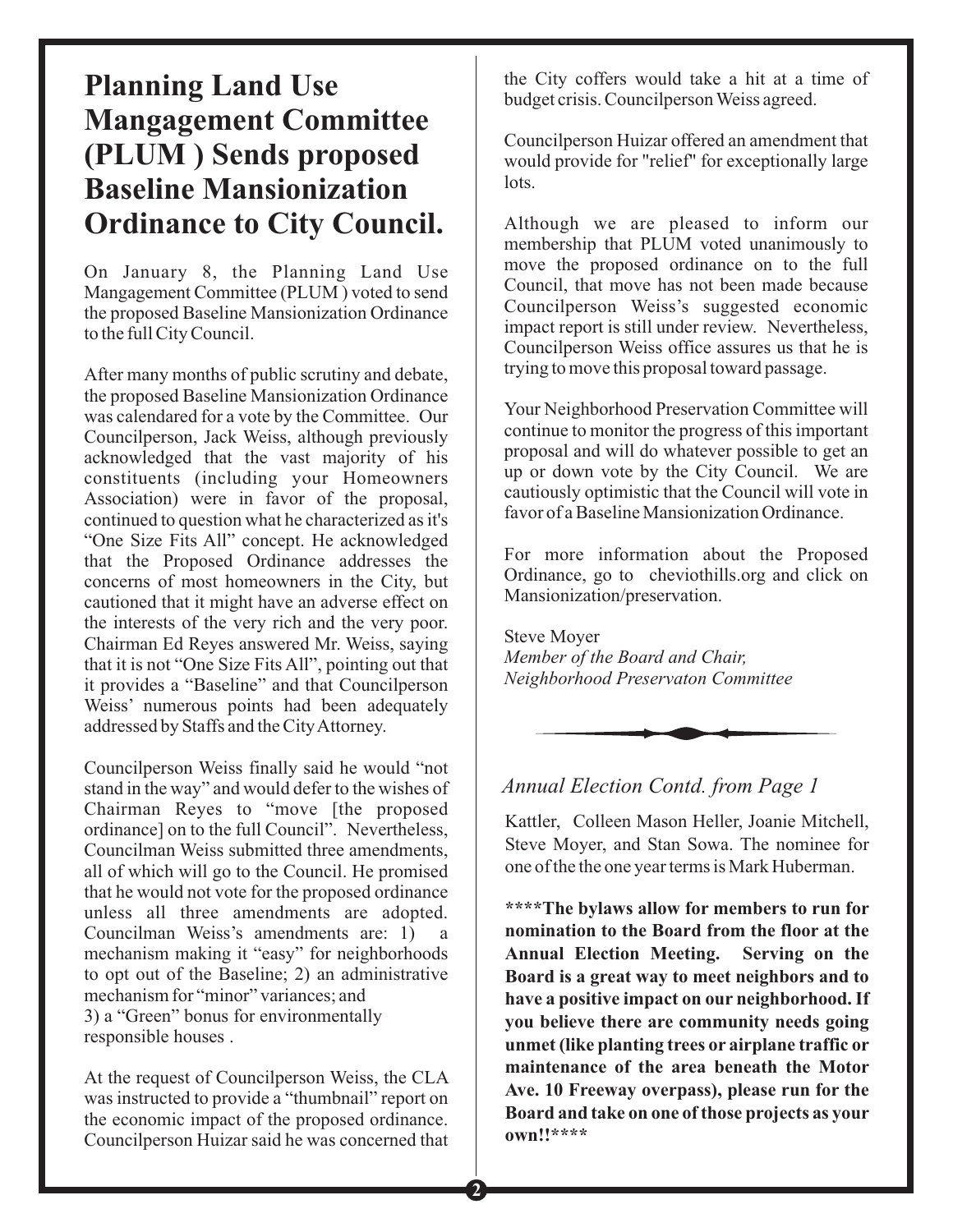#### *Contd. on Page 4*

### *Traffic Matters Contd. from Page 1* Boulevard at this location. CHHA as a group

Spring. In Cheviot Hills this will entail installation of a "traffic circle" at the intersection of Queensbury, Patricia and Earlmar that CHHAshares with the California Country Club Homeowners Association and installation of a few center median islands on Motor Avenue, including several long medians adjacent to the Cheviot Hills Recreation Center, its parking lot, and the golf course just south of Pico Boulevard. The medians will also be landscaped by the City. Our Councilman's office also assures us that the City will arrange for long-term maintenance of the medians so that we as homeowners will not need to assume the financial burden of that maintenance. We look forward to completion of the final NTMP installations and to confirmation of a Cityprovided maintenance plan.

- We have asked our Councilman's office to make certain that the City, through the Bureau of Street Services, keeps in repair the "bumpouts" on Motor Avenue throughout our neighborhood. These traffic mitigations seem to receive occasional direct impacts from vehicles resulting in an untidy look. They need to be kept clean and orderly, and the City needs to do the work on our behalf.

- For years Caltrans, DOT and the City have been planning a widening of the Overland Avenue bridge over the 10 freeway to ease congestion at that heavily traveled site. Plans are afoot to perform this work in the next year or two, so expect to see this project start in practical, rather than geologic time.

- Fox Studios is currently in the midst of building a parking garage at the southwest corner of the Fox Studio lot on Pico Boulevard. The parking garage was permitted by the City as part of the Fox Studios expansion and re-development plan a number of years ago. Some of us are concerned that traffic flow in and out of the new garage may impact already difficult congestion on Pico

needs to be vigilant that this new amenity for Fox Studios does not result in an adverse traffic impact on Pico Boulevard and, ultimately, on Motor Avenue and other streets that feed in to our neighborhood.

- Over the years the CHHA, along with other homeowners associations representing adjoining neighborhoods, has challenged development of major new construction in the Century City area. CHHA with other associations successfully negotiated with the developer of the upcoming large condominium project at the corner of Constellation Boulevard and Avenue of the Stars for monies to support community services such as schools, libraries, police, fire and parks. An initial payment of monies to support these community services is already in the process of being distributed.

- There is much new development being planned for Century City in addition to the Constellation Boulevard project, with a new luxury high-rise condominium planned for 10000 Santa Monica Boulevard (adjacent to Beverly Hills) and an aggressive expansion of size and parking at the Westfield Century City Mall, including demolition of two office buildings and the construction of a large mixed-use office/retail/condominium structure at the southwest corner of Santa Monica Boulevard and Avenue of the Stars. There is also a large condominium project under review in Beverly Hills for the site of the old Robinsons May store on Wilshire Boulevard and Merv Griffin Drive, and an addition of condominiums to the Beverly Hilton Hotel at the corner of Wilshire and Santa Monica Boulevards. All this will bring new neighbors and new traffic to the Westside and, we are concerned, to our neighborhood streets as well.

- Our City Fathers (and Mothers) have over the last few years permitted an enormous